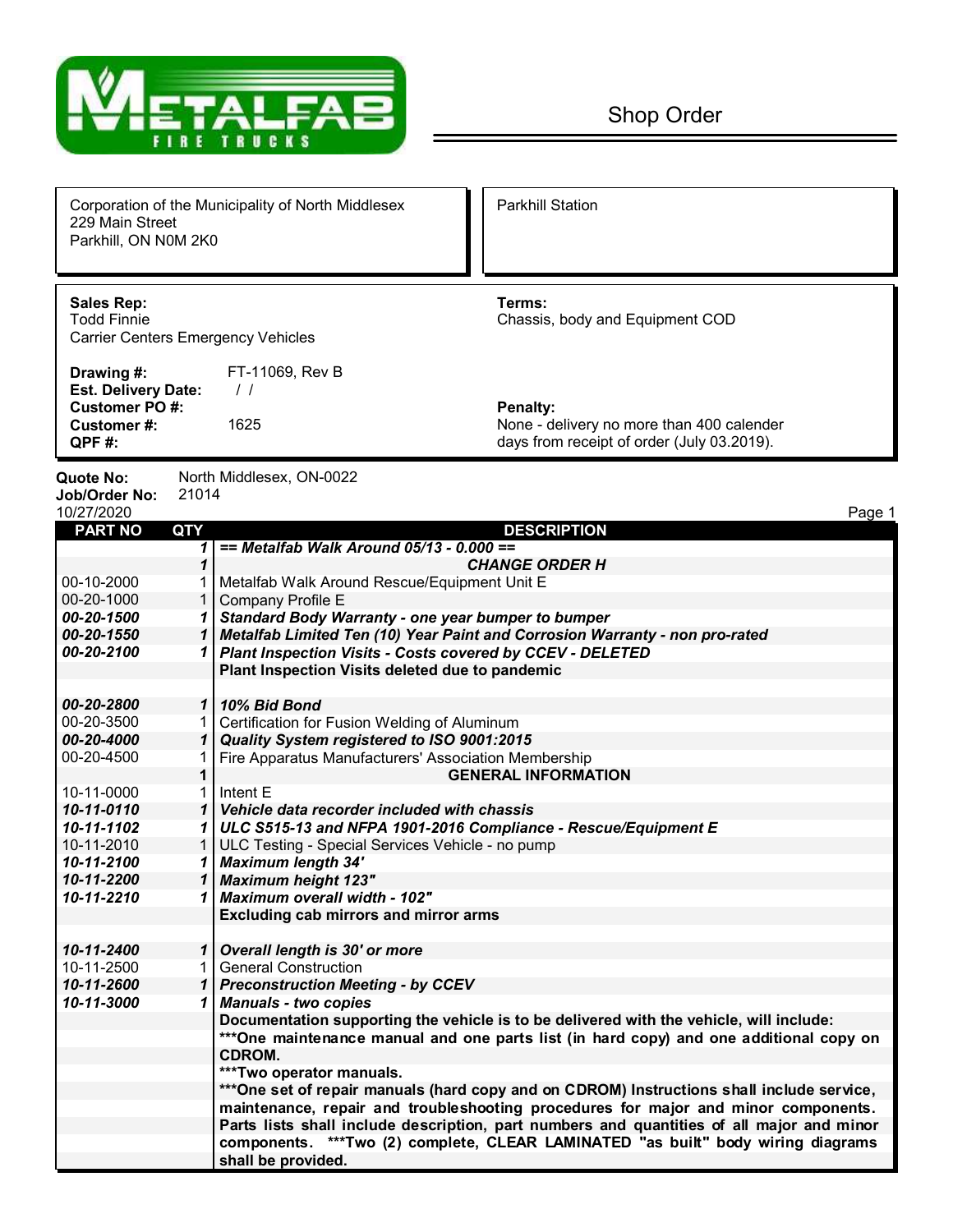| 10/27/2020     |             | Page 2                                                                                          |
|----------------|-------------|-------------------------------------------------------------------------------------------------|
| <b>PART NO</b> | <b>QTY</b>  | <b>DESCRIPTION</b>                                                                              |
| 10-11-3600     |             | 1 Delivery - FOB Fire Department - by CCEV                                                      |
| 10-11-4200     |             | 1 Payment Terms - Chassis and Body COD per signed contract of July 03.2019                      |
| 10-20-2630     |             | 1 Equipment carrying capacity - ULC/NFPA SSV 30,001 to 40,000 GVW                               |
|                |             | *** Allowance of 5000 lb requested by Customer                                                  |
|                |             |                                                                                                 |
|                |             |                                                                                                 |
|                | $\mathbf 1$ | <b>CHASSIS INFORMATION</b>                                                                      |
| 20-11-1000     |             | 1 Chassis supplied by Metalfab - Freightliner M2 106 four door                                  |
|                |             | Part number 1581115 PO #66468                                                                   |
|                |             | 35,000 lb GVWR 12,000 lb front axle<br>23,000 lb rear axle                                      |
|                |             | Cummins L9 350 HP @ 2000 rpm 2200 no load rpm                                                   |
|                |             | 1000 lb/ft torque @ 1400 rpm                                                                    |
|                |             | 246" wheelbase<br>133.31" cab to axle                                                           |
|                |             | 275 amp alternator                                                                              |
|                |             | Allison 3000 EVS automatic transmission, 6 speed, package 198                                   |
|                |             | 189 litre fuel tank, LH under cab                                                               |
|                |             |                                                                                                 |
|                |             | No rear window                                                                                  |
|                |             | "SecureAll ready" type Officer's and rear seats                                                 |
|                |             | ESC, VDR and seatbelt display                                                                   |
|                |             | L0001 EB Black over L2225 EB Candy Apple Red                                                    |
|                |             | Spray outs sent for Customer signoff and approved 08.19.2019                                    |
|                |             | Paint line is FTL-Emergency 5 option                                                            |
|                |             | The chassis air gauges are only available in Imperial as advised by Freightliner dealership     |
|                |             | on 10.10.2019                                                                                   |
|                |             |                                                                                                 |
| 20-11-1500     |             | 1   2013 Emission chassis modifications                                                         |
| 20-11-1700     |             | 1   Chassis Motor Vehicle Inspection required - by CCEV                                         |
| 20-21-0500     |             | 1 Fluid capacity plate                                                                          |
| 20-21-1030     |             | 1 Maximum riders sign - 5 persons                                                               |
| 20-21-1510     |             | 1 Seat belt warning labels - 4 door chassis                                                     |
| 20-21-1520     |             | 4 Helmet warning label - do not wear helmet                                                     |
|                |             |                                                                                                 |
| 20-21-1530     | 1           | <b>Tire Pressure Indicators - Single Axle</b>                                                   |
| 20-21-1600     |             | 1 Apparatus Information Label                                                                   |
|                |             | An information label is provided in the chassis cab, visible to the driver, stating:            |
|                |             | "When manufactured, this vehicle was:                                                           |
|                |             | ** m high                                                                                       |
|                |             | ** m long                                                                                       |
|                |             | ** kg GVW                                                                                       |
|                |             | Changes in height since the apparatus was manufactured shall be noted on this plate by the Fire |
|                |             | Department"                                                                                     |
|                |             |                                                                                                 |
| 20-21-2000     |             | 1 Non removable key                                                                             |
| 20-21-3500     |             | 1   Rear step warning label                                                                     |
| 20-21-3800     |             | 1 Front mudflaps                                                                                |
| 20-21-4001     |             | 1 Rear mudflaps - black                                                                         |
|                |             | Heavy duty black mud flaps                                                                      |
|                |             |                                                                                                 |
| 20-31-0200     |             | 1   Fuel fill label - Ultra Low Sulfur Diesel only                                              |
|                |             |                                                                                                 |
| 20-31-1100     |             | 1 Alum tread fuel tank covers, diamond grip steps, Conv - 4 dr                                  |
|                |             | One piece design                                                                                |
|                |             |                                                                                                 |
| 20-31-1500     |             | 2 Special compartments in chassis steps - if room permits                                       |
|                |             | Compartment interiors to be as large as possible. Will be used to store the five 80-99-05AA     |
|                |             | helmet holders.                                                                                 |
|                |             | A vertically hinged weather tight door with "D" latch shall be provided on the storage          |
|                |             | compartment(s).                                                                                 |
|                |             | LED lighting in compartments required.                                                          |
|                |             | Door ajar switch required.                                                                      |
|                |             | Drain holes in compartment floor required.                                                      |
|                |             | Plastic interlocking tile on floor required.                                                    |
|                |             |                                                                                                 |
|                |             |                                                                                                 |
|                |             |                                                                                                 |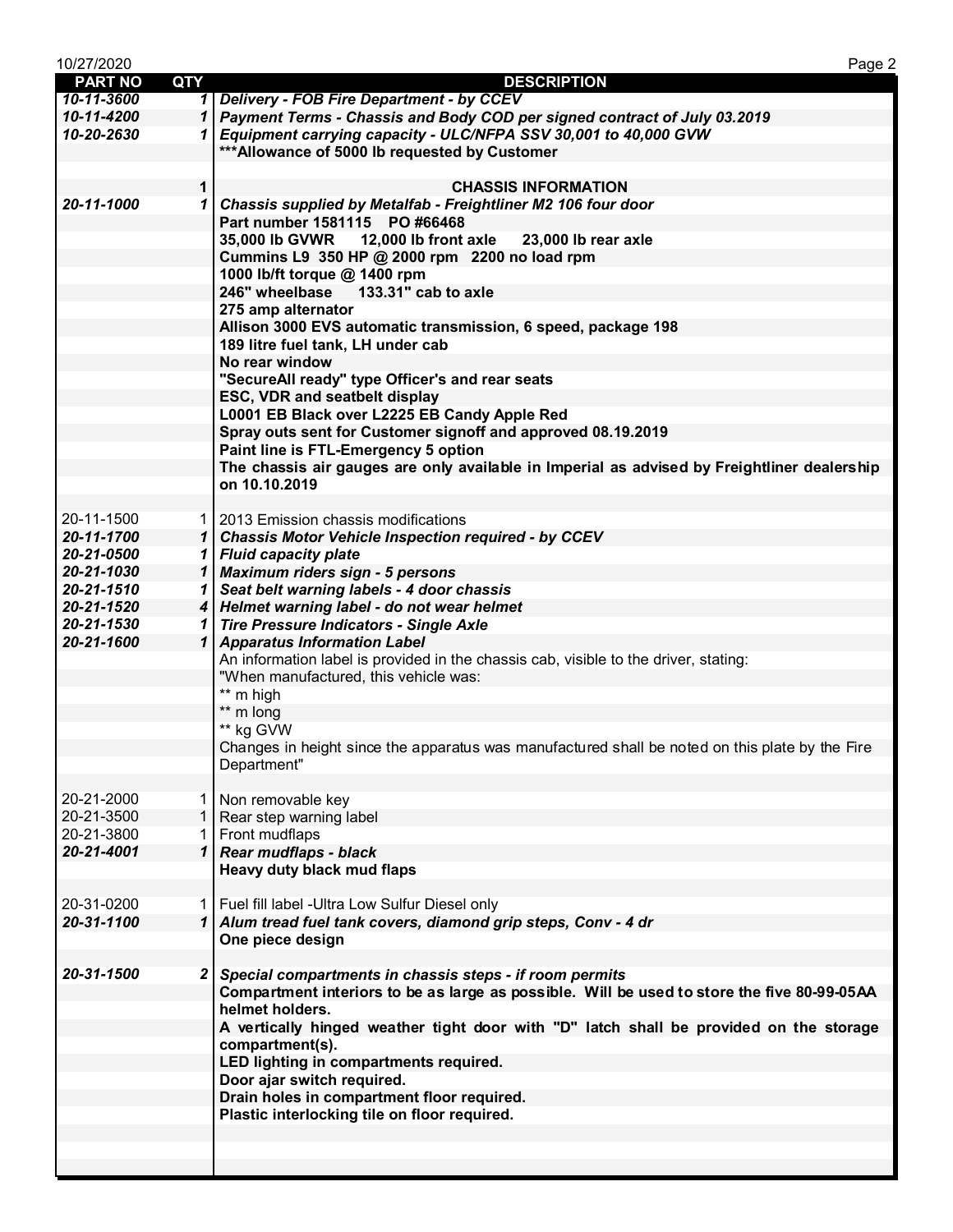| 10/27/2020     |              | Page 3                                                                                                                                                                                                                                                                                                                                                                                                                                                                                                                                                                                                                                                                                                                                                                                                                                                                                                                     |
|----------------|--------------|----------------------------------------------------------------------------------------------------------------------------------------------------------------------------------------------------------------------------------------------------------------------------------------------------------------------------------------------------------------------------------------------------------------------------------------------------------------------------------------------------------------------------------------------------------------------------------------------------------------------------------------------------------------------------------------------------------------------------------------------------------------------------------------------------------------------------------------------------------------------------------------------------------------------------|
| <b>PART NO</b> | <b>QTY</b>   | <b>DESCRIPTION</b>                                                                                                                                                                                                                                                                                                                                                                                                                                                                                                                                                                                                                                                                                                                                                                                                                                                                                                         |
| 20-31-1900     |              | 1 Chassis cab painted two tone by chassis OEM                                                                                                                                                                                                                                                                                                                                                                                                                                                                                                                                                                                                                                                                                                                                                                                                                                                                              |
| 20-31-7500     | $\mathbf{1}$ | Console in cab                                                                                                                                                                                                                                                                                                                                                                                                                                                                                                                                                                                                                                                                                                                                                                                                                                                                                                             |
|                |              | Install Vista display (50-11-09AA), siren (50-11-14AA), Motorola CM300 customer supplied<br>radio was shipped to Metalfab (50-35-0500), gooseneck map light (20-52-1000), one 12-Volt<br>power point (20-90-1500), siren brake rocker switch 50-11-20AA), Three way switch for<br>horn button options (50-99-25AA), and traffic advisor control (50-11-6611) in console.<br>Storage area with hinged cover and lift and turn latch provided at rear of console. A divider<br>spaced to accommodate a standard 2" binder shall be installed.<br><b>Gray Zolatone finish</b><br>The final console design is to be approved by the North Middlesex Fire Department prior to                                                                                                                                                                                                                                                   |
|                |              | fabrication.                                                                                                                                                                                                                                                                                                                                                                                                                                                                                                                                                                                                                                                                                                                                                                                                                                                                                                               |
|                |              | The cutomer supplied Motorola CM300 radio (50-35-0500) arrived at Metalfab 03.06.2020                                                                                                                                                                                                                                                                                                                                                                                                                                                                                                                                                                                                                                                                                                                                                                                                                                      |
|                |              |                                                                                                                                                                                                                                                                                                                                                                                                                                                                                                                                                                                                                                                                                                                                                                                                                                                                                                                            |
| 20-41-0600     |              | 1 Intake air shutoff for engine not requested                                                                                                                                                                                                                                                                                                                                                                                                                                                                                                                                                                                                                                                                                                                                                                                                                                                                              |
| 20-41-1500     |              | 1 Extend exhaust pipe - RS front of rear wheels E                                                                                                                                                                                                                                                                                                                                                                                                                                                                                                                                                                                                                                                                                                                                                                                                                                                                          |
|                |              | Engineering to specify exhaust pipe material as required by the chassis manufacturer.<br>Engineering to sign off on the exhaust configuration to make sure it meets the chassis<br>manufacturer's emission specifications.                                                                                                                                                                                                                                                                                                                                                                                                                                                                                                                                                                                                                                                                                                 |
|                |              | The exhaust system shall be shielded to prevent any heat damage to compartments, wiring,                                                                                                                                                                                                                                                                                                                                                                                                                                                                                                                                                                                                                                                                                                                                                                                                                                   |
|                |              | plumbing or any other surrounding component of the truck.                                                                                                                                                                                                                                                                                                                                                                                                                                                                                                                                                                                                                                                                                                                                                                                                                                                                  |
|                |              |                                                                                                                                                                                                                                                                                                                                                                                                                                                                                                                                                                                                                                                                                                                                                                                                                                                                                                                            |
| 20-41-1900     | $\mathbf{1}$ | Battery boost terminals with chassis E                                                                                                                                                                                                                                                                                                                                                                                                                                                                                                                                                                                                                                                                                                                                                                                                                                                                                     |
| 20-41-2000     | 1.           | Chassis batteries remain in OEM location                                                                                                                                                                                                                                                                                                                                                                                                                                                                                                                                                                                                                                                                                                                                                                                                                                                                                   |
| 20-41-2510     | $\mathbf{1}$ | Fuel fill at step fuel tank under cab                                                                                                                                                                                                                                                                                                                                                                                                                                                                                                                                                                                                                                                                                                                                                                                                                                                                                      |
| 20-41-2600     | 1            | Chassis fuel tank remains in OEM location                                                                                                                                                                                                                                                                                                                                                                                                                                                                                                                                                                                                                                                                                                                                                                                                                                                                                  |
| 20-41-51AA     | $\mathbf{1}$ | Chrome tow eyes front and rear (4 total) as per RFP                                                                                                                                                                                                                                                                                                                                                                                                                                                                                                                                                                                                                                                                                                                                                                                                                                                                        |
|                |              | Remove existing front tow hooks and install two (2) corrosion proof chrome tow eyes<br>mounted directly to the chassis frame rails (if room permits - may have to be installed<br>under bumper; will protrude past the bumper either way), on each side of the front bumper.<br>The eyes are to be close ended to allow for the towing of the apparatus as well as anchor<br>points for technical rescue operations.<br>Two (2) corrosion proof chrome tow eyes shall be mounted directly to the chassis frame<br>rails, on each side, at the rear of the apparatus. They shall be mounted in an easily<br>accessible location but not in a position to become a trip/safety hazard when working<br>around the apparatus (through back wall of back compartment). The eyes are to be close<br>ended to allow for the towing of the apparatus as well as anchor points for technical rescue<br>operations.<br>SOPT in file. |
|                |              |                                                                                                                                                                                                                                                                                                                                                                                                                                                                                                                                                                                                                                                                                                                                                                                                                                                                                                                            |
| 20-51-0710     | $\mathbf{1}$ | <b>Master Battery Disconnect included with Freightliner chassis</b>                                                                                                                                                                                                                                                                                                                                                                                                                                                                                                                                                                                                                                                                                                                                                                                                                                                        |
| 20-51-2500     | $\mathbf{1}$ | <b>Back up alarm included with chassis</b>                                                                                                                                                                                                                                                                                                                                                                                                                                                                                                                                                                                                                                                                                                                                                                                                                                                                                 |
| 20-51-3100     |              | 1 Air inlet not requested                                                                                                                                                                                                                                                                                                                                                                                                                                                                                                                                                                                                                                                                                                                                                                                                                                                                                                  |
| 20-51-3400     |              | Protection valve installed for air operated accessories                                                                                                                                                                                                                                                                                                                                                                                                                                                                                                                                                                                                                                                                                                                                                                                                                                                                    |
| 20-51-6200     |              | 5 120 volt 20 A shore line connection                                                                                                                                                                                                                                                                                                                                                                                                                                                                                                                                                                                                                                                                                                                                                                                                                                                                                      |
|                |              | Standard 5-20R duplex receptacle in chassis cab, not fused                                                                                                                                                                                                                                                                                                                                                                                                                                                                                                                                                                                                                                                                                                                                                                                                                                                                 |
|                |              | One located in cab near the battery conditioner (battery conditioner will plug into this receptacle)                                                                                                                                                                                                                                                                                                                                                                                                                                                                                                                                                                                                                                                                                                                                                                                                                       |
|                |              | One located on the back of centre console 20-31-7500                                                                                                                                                                                                                                                                                                                                                                                                                                                                                                                                                                                                                                                                                                                                                                                                                                                                       |
|                |              | One located in the L2 compartment for a fridge to plug into                                                                                                                                                                                                                                                                                                                                                                                                                                                                                                                                                                                                                                                                                                                                                                                                                                                                |
|                |              | One located in the R4 compartment beside the tip down tray 60-31-9000                                                                                                                                                                                                                                                                                                                                                                                                                                                                                                                                                                                                                                                                                                                                                                                                                                                      |
|                |              | As confirmed at the pre-construction meeting of 11.14.2019                                                                                                                                                                                                                                                                                                                                                                                                                                                                                                                                                                                                                                                                                                                                                                                                                                                                 |
|                |              | One additional outlet located on the officer side of the console as requested by Todd Finnie by                                                                                                                                                                                                                                                                                                                                                                                                                                                                                                                                                                                                                                                                                                                                                                                                                            |
|                |              | e-mail on 06.25.2020                                                                                                                                                                                                                                                                                                                                                                                                                                                                                                                                                                                                                                                                                                                                                                                                                                                                                                       |
|                |              |                                                                                                                                                                                                                                                                                                                                                                                                                                                                                                                                                                                                                                                                                                                                                                                                                                                                                                                            |
| 20-51-6620     | $\mathbf{1}$ | <b>Kussmaul Pump Plus 1200</b>                                                                                                                                                                                                                                                                                                                                                                                                                                                                                                                                                                                                                                                                                                                                                                                                                                                                                             |
|                |              | Kussmaul Model 52-11-4106                                                                                                                                                                                                                                                                                                                                                                                                                                                                                                                                                                                                                                                                                                                                                                                                                                                                                                  |
|                |              | Battery conditioner will be mounted in cab behind rear seating area.<br>Compressor will be mounted high in right side front compartment (R1) in a way that is<br>easily accessible for service and adjustment. The compressor pump shall be equipped<br>with an automatic drain routed to the exterior of the compartment.                                                                                                                                                                                                                                                                                                                                                                                                                                                                                                                                                                                                 |
|                |              |                                                                                                                                                                                                                                                                                                                                                                                                                                                                                                                                                                                                                                                                                                                                                                                                                                                                                                                            |
|                |              |                                                                                                                                                                                                                                                                                                                                                                                                                                                                                                                                                                                                                                                                                                                                                                                                                                                                                                                            |
|                |              |                                                                                                                                                                                                                                                                                                                                                                                                                                                                                                                                                                                                                                                                                                                                                                                                                                                                                                                            |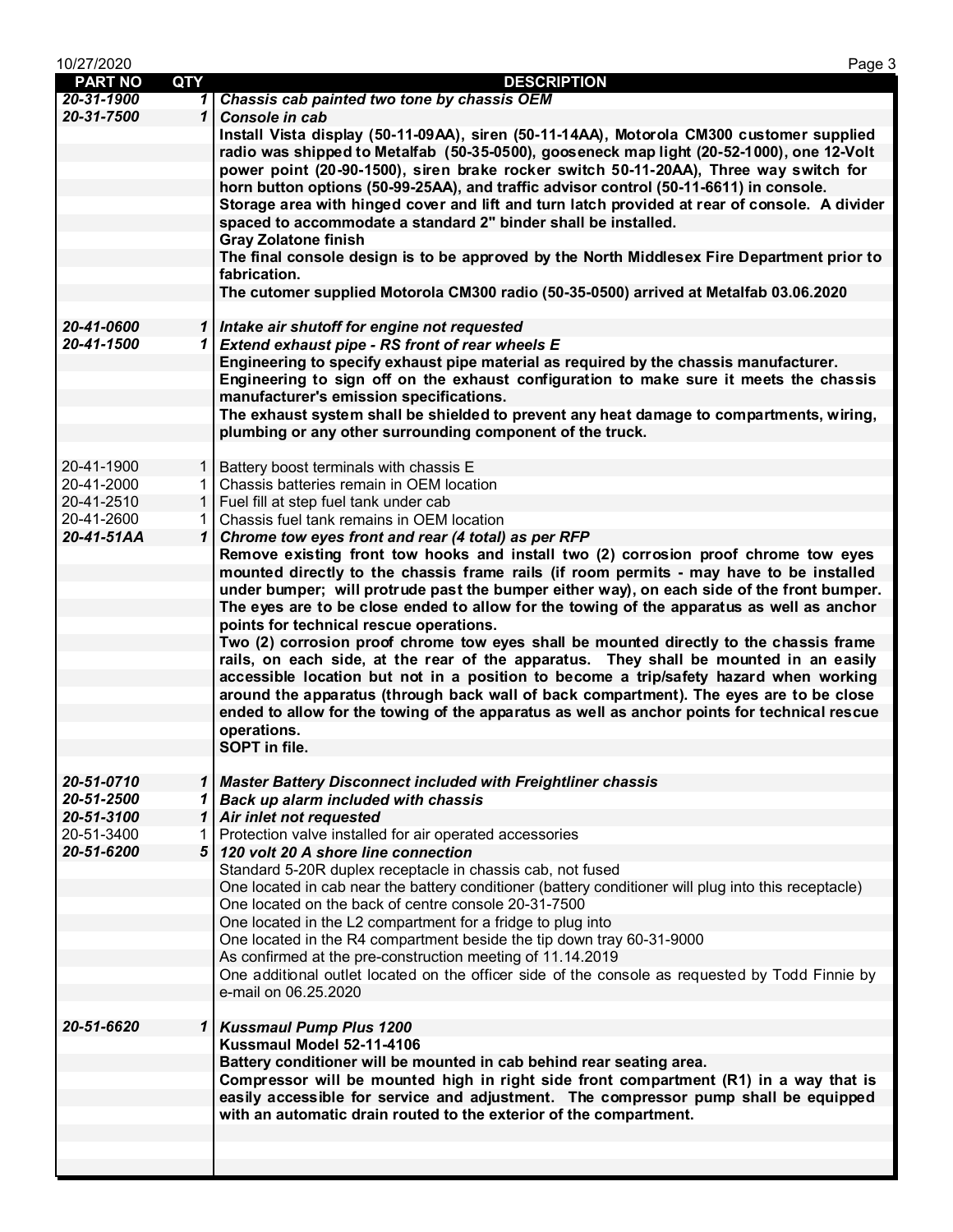| 10/27/2020     |              | Page 4                                                                                                                       |
|----------------|--------------|------------------------------------------------------------------------------------------------------------------------------|
| <b>PART NO</b> | <b>QTY</b>   | <b>DESCRIPTION</b>                                                                                                           |
| 20-51-7101     |              | 1 Electric System Management - VMUX                                                                                          |
| 20-51-7300     |              | 1 Low Voltage Alarm in cab                                                                                                   |
| 20-51-7500     |              | 1 Super Auto eject for 120 v - 20 A with sealed enclosure                                                                    |
|                |              | Located near drivers door. See also 70-21-5500 for battery conditioner readout location.                                     |
|                |              |                                                                                                                              |
| 20-51-8510     |              | 1 Engine compartment light - LED                                                                                             |
|                |              | Switched when park brake is set                                                                                              |
|                |              |                                                                                                                              |
| 20-51-9001     |              | 1 Air horns with chassis                                                                                                     |
|                |              | Foot switches at drivers and Officers locations will be removed by Metalfab when the                                         |
|                |              | chassis arrives and there will only be a dash switch for horn button to control air horns                                    |
|                |              | (default to electric if air pressure falls below 85 psi.).                                                                   |
|                |              | As requested at pre-construction meeting of 11.14.2019                                                                       |
|                |              |                                                                                                                              |
| 20-52-1000     |              | 1   Federal Littlite gooseneck map light (ea) E                                                                              |
|                |              | One (1) gooseneck map light controlled by an individual switch shall be supplied and                                         |
|                |              | mounted on the center console.                                                                                               |
|                |              |                                                                                                                              |
| 20-52-3500     |              | 1 Chassis steering wheel lined up by Metalfab E                                                                              |
| 20-52-4000     |              | 1 Rear View Camera system                                                                                                    |
|                |              | Rearview Systems STM5600 will be wired to the video input of the Vista display 50-11-09AA.                                   |
|                |              | This will eliminate the need of having a 2nd display in the chassis cab.                                                     |
|                |              |                                                                                                                              |
| 20-60-0400     |              | 1 Chassis wheelbase does not change                                                                                          |
| 20-90-1500     |              | 1 12 volt power point $E$                                                                                                    |
|                |              | Mounted in console 20-31-7500.                                                                                               |
|                |              |                                                                                                                              |
| 20-90-1810     | $\mathbf{1}$ | Extend air tank moisture ejector cables to rubrail and tag/label                                                             |
|                |              | <b>ELECTRICAL</b>                                                                                                            |
| 50-11-0300     | $\mathbf{1}$ | <b>Base electrical system - multiplex E</b>                                                                                  |
|                |              | All blue warning lights (front grille lights, upper rear and light bar) to be oriented to                                    |
|                |              | passenger side of vehicle.                                                                                                   |
|                |              | Nodes located in cab console and in back wall of left side front compartment.                                                |
|                |              |                                                                                                                              |
| 50-11-0600     |              | 1 Warning Light Certification                                                                                                |
| 50-11-0700     |              | 1 Low Voltage Electrical system test                                                                                         |
| 50-11-0800     |              | 1 Low Voltage Electrical System Documents                                                                                    |
|                |              | As required by ULC and NFPA standards                                                                                        |
|                |              |                                                                                                                              |
| 50-11-09AA     |              |                                                                                                                              |
|                |              | 1 Vista display in cab to replace rocker switch controls, door ajar, etc.                                                    |
|                |              | Part number 6241-0111-00. (Vista IV display with touch screen and 6" arm mount)<br>Located in/on the cab console 20-31-7500. |
|                |              | <b>SOPT</b> in file                                                                                                          |
|                |              |                                                                                                                              |
|                |              | The backup camera 20-52-4000 will be wired to the video input of the Vista to eliminate the                                  |
|                |              | need of having a second monitor in the chassis cab.                                                                          |
| 50-11-14AA     |              | 1 Whelen Siren - 295SLSA1                                                                                                    |
|                |              |                                                                                                                              |
|                |              | Mounted in cab console 20-31-7500.<br>Part number 1570957                                                                    |
|                |              |                                                                                                                              |
|                |              | SOPT #16-Siren                                                                                                               |
|                |              |                                                                                                                              |
| 50-11-16AA     |              | 1   Whelen Siren Speaker - SA315P - 100 Watt                                                                                 |
|                |              | Located in front bumper - RS                                                                                                 |
|                |              | Part number 1570803                                                                                                          |
|                |              | SOPT #16-Speaker                                                                                                             |
|                |              |                                                                                                                              |
| 50-11-20AA     |              | 1 12-Volt Screaming Eagle Siren C9-11-F flush mounted in front bumper                                                        |
|                |              | Mounted in the front bumper - LS.                                                                                            |
|                |              | A red momentary rocker switch will be installed in the 20-31-7500 console for the siren                                      |
|                |              | activation and brake as discussed at the pre-construction meeting of 11.14.2019.                                             |
|                |              | SOPT and ordering information for the siren is in the file.                                                                  |
|                |              |                                                                                                                              |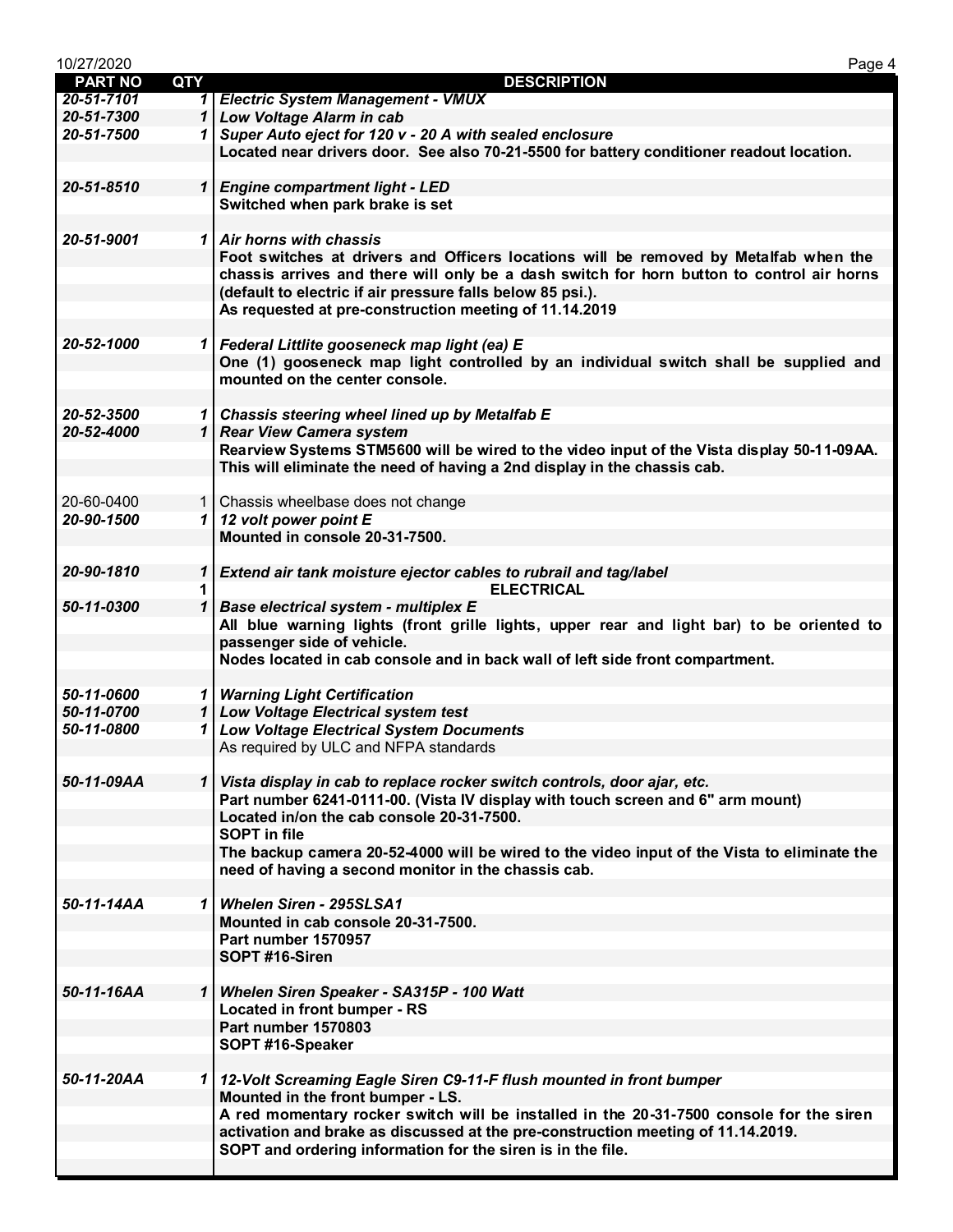| 10/27/2020     |              | Page 5                                                                                                                                                   |
|----------------|--------------|----------------------------------------------------------------------------------------------------------------------------------------------------------|
| <b>PART NO</b> | <b>QTY</b>   | <b>DESCRIPTION</b>                                                                                                                                       |
| 50-11-2600     |              | 1 Siren to be accessible primarily to driver                                                                                                             |
|                |              | The siren will be accessible primarily to the driver.                                                                                                    |
| 50-11-6100     |              | 1 Whelen F4N0VLED LED light bar NFPA - blue/red/white                                                                                                    |
|                |              | Light bar 60" - Model # F4NOV LED                                                                                                                        |
|                |              | The light bar shall include a blue and red front facing light on the passenger's side and two                                                            |
|                |              | (2) red/red front facing lights on the driver's side and two (2) white LED lights in the middle                                                          |
|                |              | (a total of 6 LED lights).                                                                                                                               |
|                |              | White lights will be disabled when park brake is set.                                                                                                    |
|                |              | Customer has approved the lightbar layout at the pre-construction meeting of 11.14.2019.                                                                 |
| 50-11-6611     |              | 1 Rear LED Traffic Advisor - Whelen TANF85 - surface mount                                                                                               |
|                |              | One (1) Whelen TANF85 Linear Super LED 8 Head Traffic Advisor The light bar shall have a                                                                 |
|                |              | control panel located in the chassis cab console 20-31-7500. The control shall have the                                                                  |
|                |              | ability to provide for various flash patterns and shall incorporate a display to show the                                                                |
|                |              | selected flash pattern on the control panel. The traffic advisor shall activate in flash mode                                                            |
|                |              | when the master switch is activated.                                                                                                                     |
|                |              | SOPT in file #890 - truck specific                                                                                                                       |
| 50-12-8000     |              |                                                                                                                                                          |
|                |              | 1 Additional body side intersection light not required<br>Distance between front and rear side intersection light does not exceed 25'                    |
|                |              |                                                                                                                                                          |
| 50-12-85AA     |              | 1 Front grille flashers - Whelen M6 - one red (LS), one blue (RS)                                                                                        |
|                |              | M6RC (1571136) and M6BC (1571155) - red and blue with clear lens respectively                                                                            |
|                |              | Chrome flange M6FC (1031586) required                                                                                                                    |
|                |              | SOPT #952a - truck specific                                                                                                                              |
|                |              |                                                                                                                                                          |
| 50-12-85BB     |              | 1 Front cab side LED flashers - Whelen LINZ6R - one each side<br>Both are red with chrome flange                                                         |
|                |              | Part numbers 1032036 (LINZ6R) and 1032037(chrome flange)                                                                                                 |
|                |              | SOPT #1181a - truck specific                                                                                                                             |
|                |              |                                                                                                                                                          |
| 50-12-86AA     |              | 1 Rear upper flashers - Whelen M9 - one red (LS), one blue (RS)                                                                                          |
|                |              | M9R and M9B with chrome flange M9FC (1571124)                                                                                                            |
|                |              | Located in upper rear corners of body<br>SOPT #951b - truck specific                                                                                     |
|                |              |                                                                                                                                                          |
| 50-12-88BB     |              | 2 Body upper side flashers (pr) - Whelen red M9 with red lens                                                                                            |
|                |              | M9R (with red lens) with chrome flange M9FC (1571124)                                                                                                    |
|                |              | Located in upper front and rear corners or body sides outboard of the scene lights.                                                                      |
|                |              | SOPT #953b - truck specific                                                                                                                              |
|                |              |                                                                                                                                                          |
| 50-12-88CC     |              | 4 Whelen M2WR LED flasher with chrome trim in rubrail (ea)<br>Mounted in rub rail, one (1) located forward of rear wheel and one (1) located rearward of |
|                |              | rear wheel - each side.                                                                                                                                  |
|                |              | M2WR with chrome flange M2FC.                                                                                                                            |
|                |              | <b>SOPT</b> in file                                                                                                                                      |
|                |              |                                                                                                                                                          |
| 50-12-88DD     |              | 1 Body side LED flashers in rear fender - one each side - M6RR - red with red lens                                                                       |
|                |              | Chrome flange required - SOPT in file                                                                                                                    |
| 50-21-1620     | $\mathbf{1}$ | TecNiq E96 surface mounting ditch lights for rear fenders (LED pr)                                                                                       |
|                |              | Located in rear fenders - rearward as shown on proposal drawing.                                                                                         |
|                |              | Switched when transmission is placed in reverse gear only (no switch in cab - confirmed at                                                               |
|                |              | pre-construction meeting of 11.14.2019).                                                                                                                 |
|                |              | <b>SOPT #160a</b>                                                                                                                                        |
|                |              |                                                                                                                                                          |
| 50-21-27AA     | $\mathbf{1}$ | <b>Command Light - KI409D-H4</b><br>12 Volt Command Light KL409D-H4 light tower.                                                                         |
|                |              | The location of the light tower shall be towards the front portion of the apparatus body and                                                             |
|                |              | shall be recessed to allow for protection when the light tower is in the nested position.                                                                |
|                |              |                                                                                                                                                          |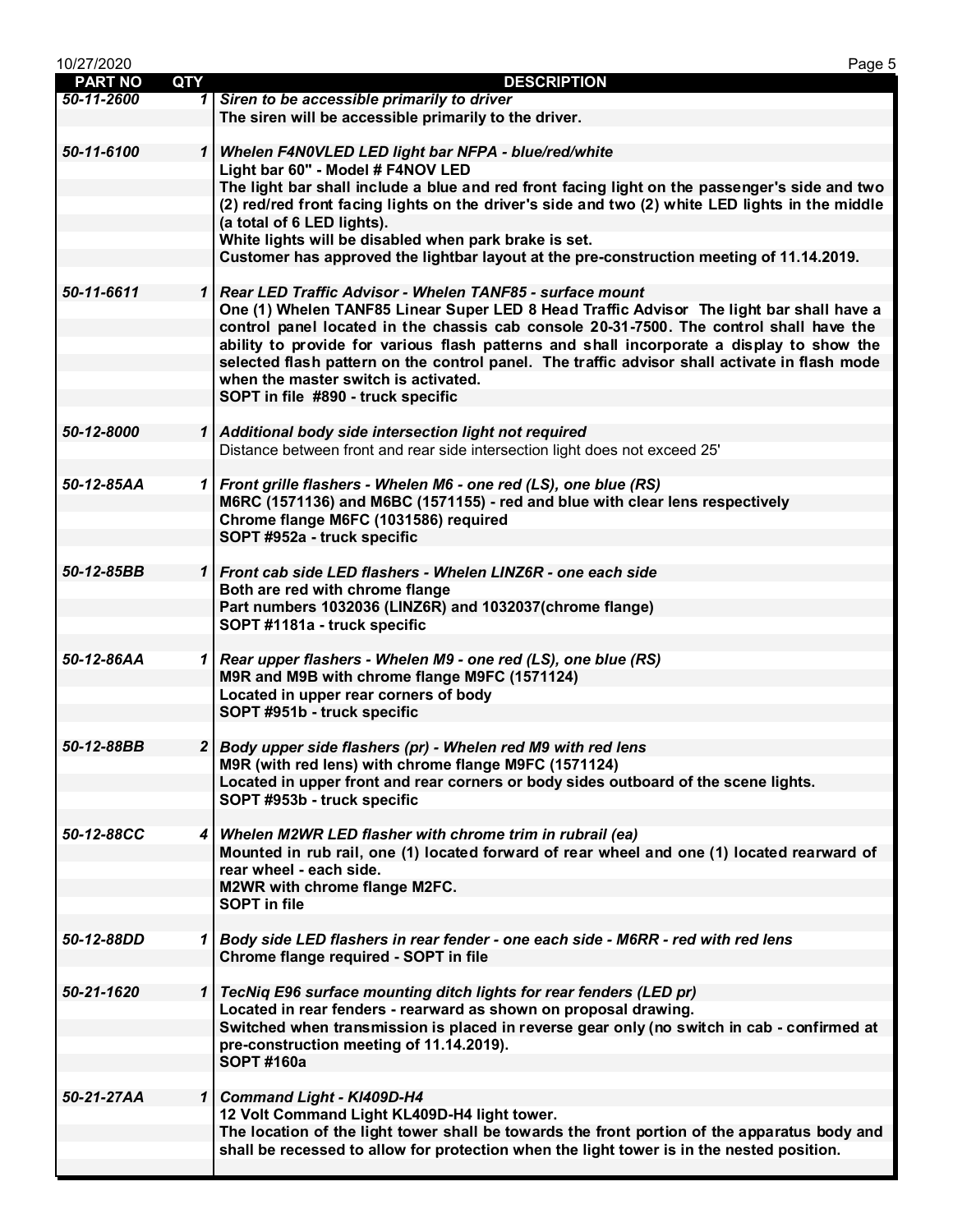| 10/27/2020     |            | Page 6                                                                                                                              |
|----------------|------------|-------------------------------------------------------------------------------------------------------------------------------------|
| <b>PART NO</b> | <b>QTY</b> | <b>DESCRIPTION</b>                                                                                                                  |
|                |            | The umbilical line remote control for the light tower shall be conveniently located in                                              |
|                |            | compartment L1.                                                                                                                     |
|                |            | The tower base shall have a light that illuminates the envelope of motion during any                                                |
|                |            | movement of the light tower mast.                                                                                                   |
|                |            | The high idle switch (A programmable high idle switch shall be provided located on the Vista                                        |
|                |            | display. It shall be pre-set so when activated, it will operate the engine at the appropriate                                       |
|                |            | RPM to increase alternator output and optimize output of the HVAC system) shall be                                                  |
|                |            | programmed to activate when the light tower is in use.                                                                              |
|                |            | A signal shall be wired to the Vista display to indicate that the light tower is in raise position<br>(when park brake is released) |
|                |            | Engineering to approve Command Light options before Purchase Order is issued to ensure                                              |
|                |            | VMUX option is included to activate the high idle.                                                                                  |
|                |            | <b>SOPT in file</b>                                                                                                                 |
|                |            | This light model does not offer a backlight option.                                                                                 |
|                |            |                                                                                                                                     |
| 50-21-5100     |            | 1 Compartment lighting - LED tube lights in each compartment (rollup doors)                                                         |
|                |            | Standard two vertical LED strip lights at each door opening.                                                                        |
|                |            |                                                                                                                                     |
| 50-21-5500     |            | 1 Door Ajar warning light - included with Vista display                                                                             |
|                |            | Bilingual warning label in cab to read:                                                                                             |
|                |            | "Do Not Move Apparatus when Light is on"                                                                                            |
|                |            |                                                                                                                                     |
| 50-21-5550     |            | 1 Equipment rack not stowed warning light - for light tower - included with Vista                                                   |
|                |            | Bilingual warning label in cab to read:                                                                                             |
|                |            | "Do Not Move Apparatus when Light is on"                                                                                            |
| 50-21-8201     |            | 1 Step lights for chassis steps - LED                                                                                               |
|                |            | Switched when park brake is set.                                                                                                    |
|                |            |                                                                                                                                     |
| 50-21-83AA     |            | 1   LED Lumabars for rear step / platform lighting                                                                                  |
|                |            | Switched when park brake is set.                                                                                                    |
|                |            |                                                                                                                                     |
| 50-21-8600     |            | 1   LED clearance Its and reflectors                                                                                                |
| 50-21-8605     |            | 1 Cast Products license plate holder                                                                                                |
| 50-21-8800     |            | 1 LED intermediate turn signal/clearance/reflector length >30'                                                                      |
| 50-22-77AA     |            | 1 Whelen M6 LED tail light assembly with M6FCV4 housing                                                                             |
|                |            | Red warning lights to have clear lenses.                                                                                            |
|                |            |                                                                                                                                     |
| 50-31-6058     |            | 1 Whelen M9 LED Scene lights - M9LZC (pr) - left side                                                                               |
|                |            | Located in upper front and rear corners of body side, inboard of the M9 red flashing lights.                                        |
|                |            | Switched on Vista in cab                                                                                                            |
|                |            | These lights can be managed to shed.<br><b>SOPT #571</b>                                                                            |
|                |            |                                                                                                                                     |
| 50-31-6059     |            | 1   Whelen M9 LED Scene lights - M9LZC (pr) - right side                                                                            |
|                |            | Located in upper front and rear corners of body side, inboard of the M9 red flashing lights.                                        |
|                |            | Switched on Vista in cab                                                                                                            |
|                |            | These lights can be managed to shed.                                                                                                |
|                |            | <b>SOPT #571</b>                                                                                                                    |
|                |            |                                                                                                                                     |
| 50-31-6060     |            | 1   Whelen M9 LED Scene lights - M9LZC (pr) - rear facing                                                                           |
|                |            | Located in upper front and rear corners of rear face of body, inboard of the M9 red flashing                                        |
|                |            | lights.                                                                                                                             |
|                |            | Switched on Vista in cab and when transmission is placed in reverse gear.                                                           |
|                |            | These lights cannot be managed to shed as they are required for ULC.                                                                |
|                |            | <b>SOPT #571</b>                                                                                                                    |
|                |            |                                                                                                                                     |
| 50-31-6560     |            | 1 Ground lighting (LED Lumabar) - 4 door chassis<br>Switched when park brake is set.                                                |
|                |            |                                                                                                                                     |
|                |            |                                                                                                                                     |
|                |            |                                                                                                                                     |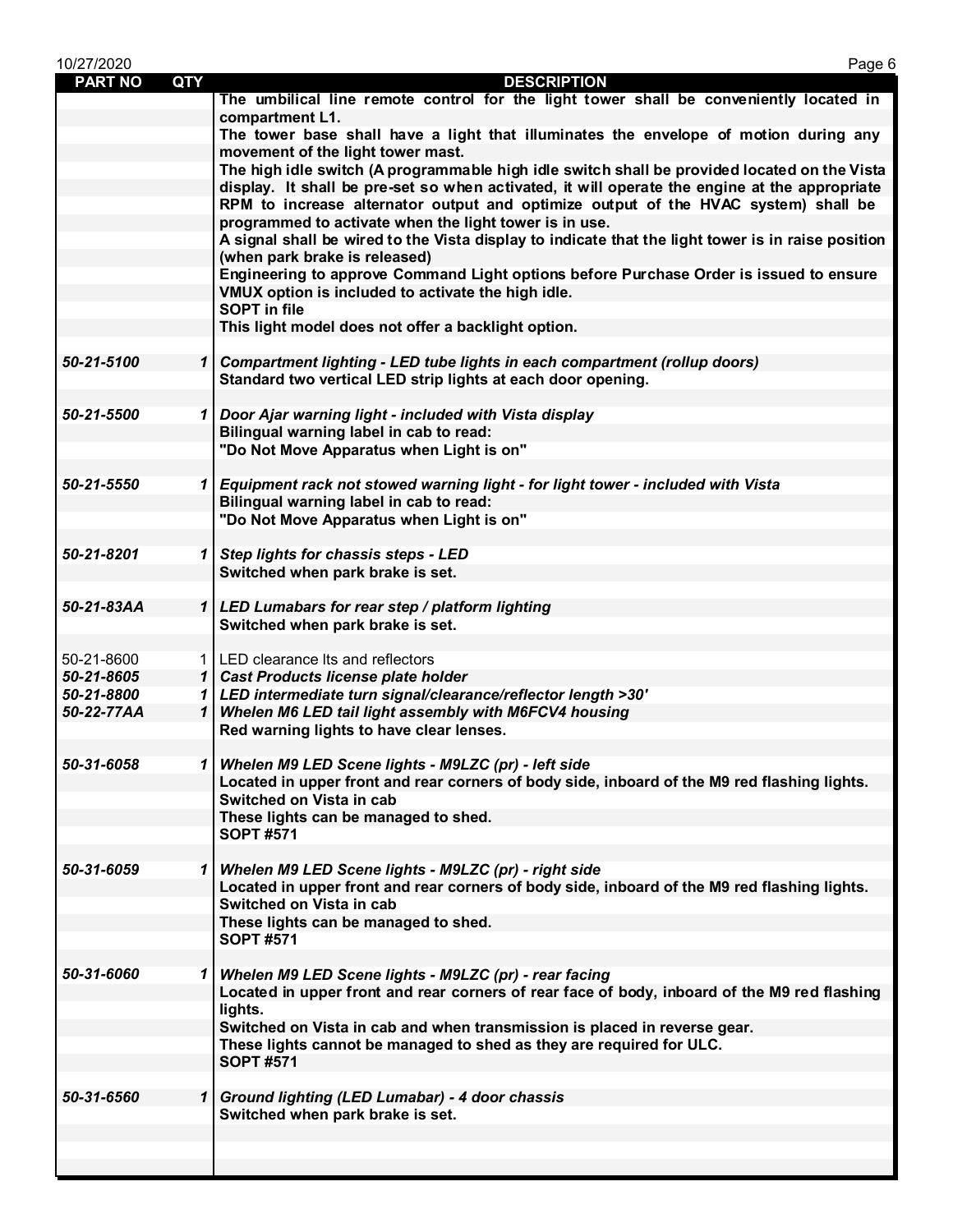| 10/27/2020     |                  | Page 7                                                                                          |
|----------------|------------------|-------------------------------------------------------------------------------------------------|
| <b>PART NO</b> | <b>QTY</b>       | <b>DESCRIPTION</b>                                                                              |
| 50-31-6590     |                  | 1 Ground lighting (LED Lumabar) - rescue body                                                   |
|                |                  | Switched when park brake is set.                                                                |
|                |                  |                                                                                                 |
| 50-31-6595     |                  | 6 Ground lighting (LED Lumabar under each side compartment (ea)                                 |
|                |                  | Switched when park brake is set.                                                                |
|                |                  |                                                                                                 |
| 50-35-0500     |                  | 1 Installation of customer supplied mobile radio                                                |
|                |                  | Radio information list required                                                                 |
|                |                  | Carrier will send the customer radio as advised by Todd Finnie by e-mail on 02.19.2020.         |
|                |                  | Motorola CM300 radio arrived at Metalfab 03.06.2020                                             |
|                |                  | Frequencies are as follows:                                                                     |
|                |                  | Tac 1- TX 158 and RX 154                                                                        |
|                |                  | Tac 3- TX 152 and Rx 150                                                                        |
|                |                  | Tac 1 T/A= TX and RX 154                                                                        |
|                |                  | Tac 3 T/A= TX and RX 150                                                                        |
|                |                  | North Middlesex CH= TX 169 and RX 165                                                           |
|                |                  | As advised by Todd Finnie by e-mail on 02.20.2020                                               |
|                |                  | The radio power cable and external speaker connection were not shipped to Metalfab              |
|                |                  | therefore the department will complete the final installation after delivery. Metalfab only has |
|                |                  | to mount the radio in the console (20-31-7500) as advised by Todd Finnie by e-mail on           |
|                |                  |                                                                                                 |
|                |                  | 03.24.2020                                                                                      |
|                |                  |                                                                                                 |
| 50-35-0560     |                  | 1 VHF antenna with base - commercial chassis                                                    |
| 50-90-2600     |                  | 1 Provisions for Refrigerator for Rescue Truck                                                  |
|                |                  | A 120 Volt shore line/inverter receptacle shall be installed in the L2 compartment for the      |
|                |                  | Customer refrigerator to plug into.                                                             |
|                |                  | The compartment shall have free space of 24" wide, 24" deep and 36" high and shall have         |
|                |                  | adjacent storage for other rehabilitation supplies such as two (2) cases of bottled drinking    |
|                |                  | water.                                                                                          |
|                |                  | The provision will be at the bottom of the L2 compartment as advised by Todd Finnie by          |
|                |                  | e-mail on 03.24.2020. This will require Tray #7 at the depth change to be adjustable on         |
|                |                  | height to allow the proper spacing.                                                             |
|                |                  |                                                                                                 |
| 50-99-25AA     |                  | 1   Selector switch for horn/air horn controlled from steering wheel                            |
|                |                  | The steering wheel horn button shall be controlled by a Freightliner switch that is installed   |
|                |                  | with selections easily accessible to the driver from the seated position. The selections are    |
|                |                  | to be labeled;                                                                                  |
|                |                  | *** Air Horn/Electric horn                                                                      |
|                |                  | ***Electric Horn                                                                                |
|                |                  | As discussed at the pre-construction meeting of 11.14.2019                                      |
|                |                  |                                                                                                 |
| 51-31-3100     | $\mathbf{1}$     | Automatic 110 volt transfer switch                                                              |
|                |                  | To transfer shoreline loads to inverter (ref 80-99-65AA) when the shoreline is unplugged.       |
|                |                  | Located by inverter 80-99-65AA                                                                  |
|                |                  |                                                                                                 |
| 51-31-4500     | 1                | In-house dielectric strength test for line voltage system                                       |
|                | 1                | <b>BODY</b>                                                                                     |
| 60-10-1488     | $\boldsymbol{9}$ | Compartment vents to include removable and replaceable particulate filters (ea)                 |
|                |                  | <b>SOPT #905</b>                                                                                |
|                |                  | ***See also 80-99-55AA for additional ventilation in the generator compartment.                 |
|                |                  |                                                                                                 |
| 60-10-15AA     |                  | 1   1" drop on lower edge of compartment floor - sweep out type                                 |
| 60-10-2200     |                  | 1 Walk around extruded aluminum Rescue Body                                                     |
|                |                  | Swirl type compartment interior finish - ref 60-33-1500                                         |
|                |                  |                                                                                                 |
| 60-10-4100     | 1 <sup>1</sup>   | No "beavertail" rear step supports                                                              |
| 60-10-4600     |                  | 1 Painted fender surround                                                                       |
|                |                  | The rear chassis fender well will be painted aluminum plate.                                    |
|                |                  |                                                                                                 |
| 60-10-4750     | $\mathbf{1}$     | Removable polished aluminum fender trim - single axle                                           |
|                |                  |                                                                                                 |
|                |                  |                                                                                                 |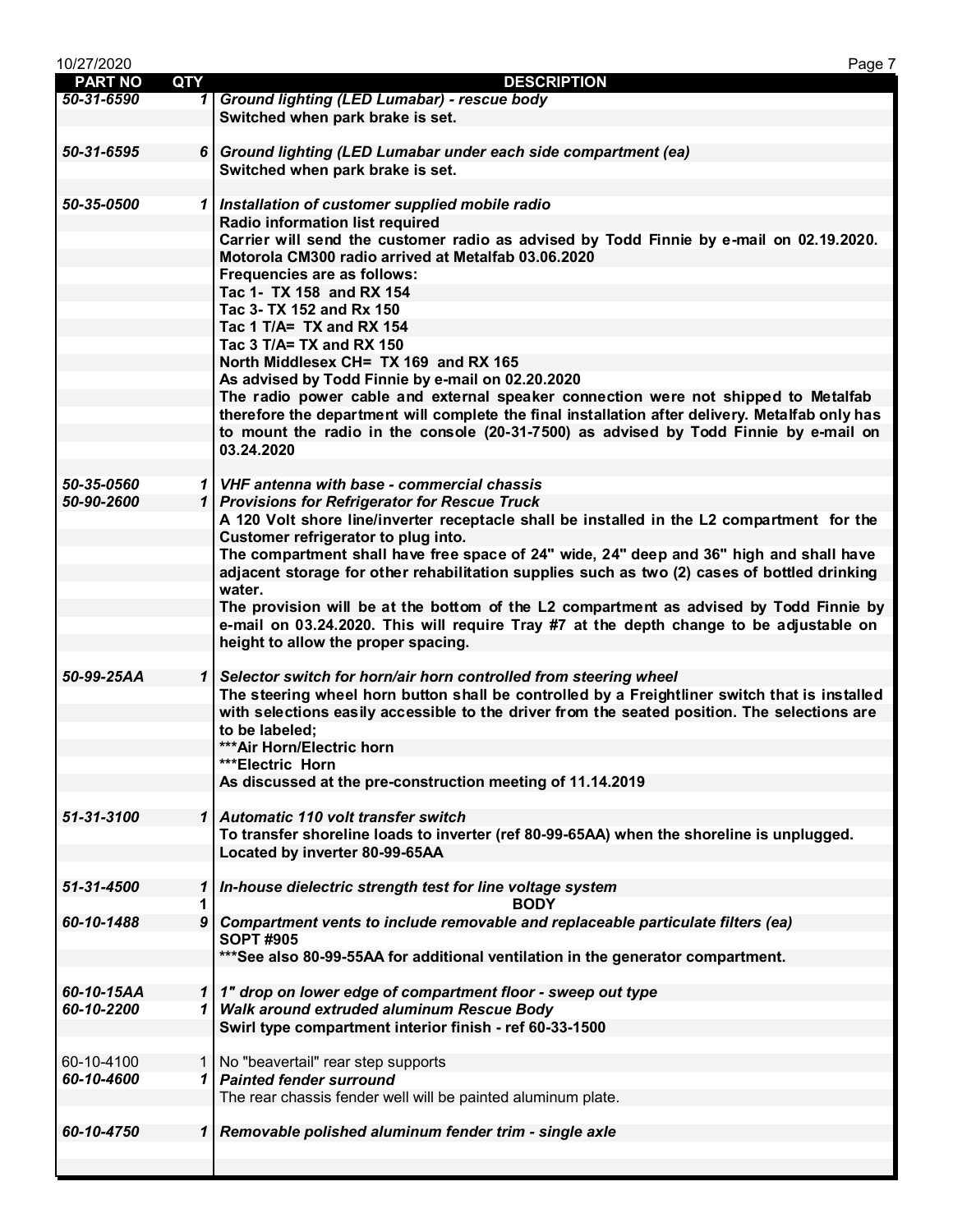| 10/27/2020     |              | Page 8                                                                                                 |
|----------------|--------------|--------------------------------------------------------------------------------------------------------|
| <b>PART NO</b> | <b>QTY</b>   | <b>DESCRIPTION</b>                                                                                     |
| 60-10-5440     |              | 1 Diamondback 12" rear step                                                                            |
| 60-10-6500     |              | 1 Bolt on extruded aluminum rub rail E                                                                 |
|                |              | The rub rail shall incorporate red and white reflective material along the vertical surface of         |
|                |              | the channel.                                                                                           |
|                |              |                                                                                                        |
| 60-11-0300     |              | 1 Front left side compartments full height E                                                           |
| 60-11-0350     |              | 1 Second front left side compartments full height E                                                    |
| 60-11-0700     |              | 1 Front right side compartments full height E                                                          |
| 60-11-0750     |              | 1 Second front right side compartments full height E                                                   |
| 60-11-1000     | $\mathbf{1}$ | Rear left side compartments full height                                                                |
|                |              | The compartment will carry gasoline and fuel products therefore will need to be vented to              |
|                |              | the outside of the body.                                                                               |
|                |              |                                                                                                        |
| 60-11-1400     |              | 1 Rear right side compartments full height E                                                           |
| 60-11-2000     |              | 2 High side compartment (over 18") each                                                                |
| 60-11-3200     |              | 1 Full Height Rear compartment                                                                         |
|                |              | There will be a 90" deep tube at the top of the compartment to hold a sled and stokes                  |
|                |              | basket.                                                                                                |
| 60-11-5500     |              | 2 Rollup door - standard height                                                                        |
|                |              | Natural aluminum finish                                                                                |
|                |              | Includes magnetic door switch, LED tube lights, rubber bumpers to prevent pinch point                  |
|                |              |                                                                                                        |
| 60-11-5520     |              | 7 Rollup door - full height                                                                            |
|                |              | Natural aluminum finish                                                                                |
|                |              | Includes magnetic door switch, LED tube lights, rubber bumpers to prevent pinch point                  |
|                |              |                                                                                                        |
| 60-11-5640     |              | 9 Drip pan under rollup door roll (each) E                                                             |
|                |              | Each roll up door shall be provided with an aluminum drip pan.                                         |
|                |              | Optional drain holes not included.                                                                     |
|                |              | <b>Ordered with Amdors.</b>                                                                            |
|                |              |                                                                                                        |
| 60-11-5655     |              | 2 Amdor pull straps - Flex - HD - L3, R3                                                               |
|                |              | Bright orange in color if available from Amdor.                                                        |
|                |              | <b>Order with doors</b>                                                                                |
|                |              |                                                                                                        |
| 60-11-5660     |              | 7   Amdor pull straps - Flex - HD - L1, L2, L4, R1, R2, R4, B1                                         |
| 60-31-4100     |              | 1 Extruded aluminum handrails                                                                          |
|                |              | Minimum 2" clearance from handrail to any surface                                                      |
|                |              |                                                                                                        |
| 60-31-5700     |              | 2 Pull out step under body (each)                                                                      |
|                |              | There will be a pull out step supplied and installed under the L4 and R4 compartments.                 |
|                |              |                                                                                                        |
| 60-31-6510     |              | 1 Turtle tile brand plastic matting for compartments floors, shelves and trays                         |
|                |              | To be black in color.                                                                                  |
|                |              | SOPT #1206 - truck specific.                                                                           |
| 60-31-65AA     | $\mathbf{1}$ | Turtle tile brand plastic matting for compartments floors, shelves and trays                           |
|                |              | SOPT #1206 - truck specific                                                                            |
|                |              |                                                                                                        |
| 60-31-8400     |              | 1 Adjustable vertical partition                                                                        |
|                |              | Location of adjustable vertical partition was confirmed at the pre-construction meeting of             |
|                |              | 11.14.2019:                                                                                            |
|                |              | * Installed on the dual direction tray 60-99-10AA and it will be mounted 10" from the forward edge     |
|                |              | with the ability to be adjusted in the future. The partition will have peg board style holes so it can |
|                |              | be used as tool mounting surface. Hole spacing to be Metalfab standard.                                |
|                |              |                                                                                                        |
| 60-31-8800     |              | 11 Sliding tray (ea) - 600 pound capacity                                                              |
|                |              | ***Hardware requires 3-1/2" of compartment height                                                      |
|                |              | Reflective stripe is applied on the exposed edge for visibility when the compartment door is           |
|                |              | open                                                                                                   |
|                |              |                                                                                                        |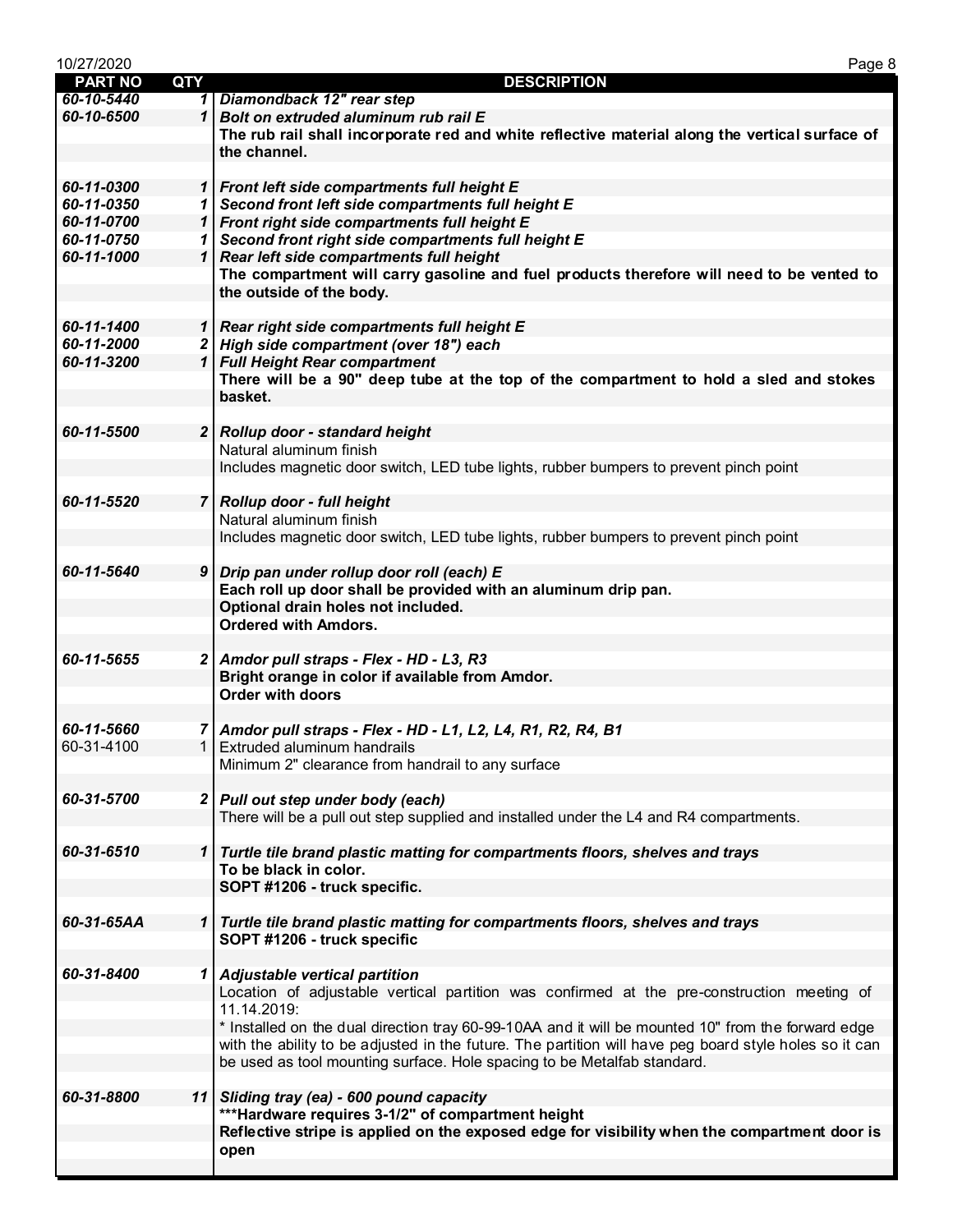| 10/27/2020     |     | Page 9                                                                                                                                                                                    |
|----------------|-----|-------------------------------------------------------------------------------------------------------------------------------------------------------------------------------------------|
| <b>PART NO</b> | QTY | <b>DESCRIPTION</b>                                                                                                                                                                        |
|                |     | Trays to be ssupplied with chevron reflective striping and Turtle Tiles. Automatic locks shall                                                                                            |
|                |     | be provided for both the "In" and "Out" positions. The trip mechanism for it shall be located<br>at the front of the tray for ease of use with a gloved hand. Location of the trays to be |
|                |     | confirmed at the pre-construction meeting:                                                                                                                                                |
|                |     | Tray #1 - R1 at the floor                                                                                                                                                                 |
|                |     | Tray #2 - R2 half depth above the chassis frame rails                                                                                                                                     |
|                |     | Tray #3 - R2 adjustable on height                                                                                                                                                         |
|                |     | Tray #4 - R4 adjustable on height                                                                                                                                                         |
|                |     | Tray #5 - R4 adjustable on height                                                                                                                                                         |
|                |     | Tray #6 - L1 at the floor as requeted by Todd Finnie by e-mail on 04.01.2020                                                                                                              |
|                |     | Tray #7 - L2 half depth above the chassis frame rails - to be adjustable to allow the fridge                                                                                              |
|                |     | provision to fit under - as requested by Todd Finnie by e-mail on 04.01.2020                                                                                                              |
|                |     | Tray #8 - L4 at the floor                                                                                                                                                                 |
|                |     | Tray #9 - L4 adjustable on height                                                                                                                                                         |
|                |     | Tray #10 - L4 adjustable on height                                                                                                                                                        |
|                |     | Tray #11 - Back compartment adjustable on height - 55" deep                                                                                                                               |
|                |     | As discussed at the pre-construction meeting of 11.14.2019                                                                                                                                |
|                |     |                                                                                                                                                                                           |
| 60-31-9000     |     | 2 Tip down tray - 30 degree, 250 pound capacity                                                                                                                                           |
|                |     | Reflective stripe is applied on the exposed edge for visibility when the compartment door is open                                                                                         |
|                |     | Location of the drop down slide out trays were confirmed at the pre-construction meeting of                                                                                               |
|                |     | 11.14.2019:                                                                                                                                                                               |
|                |     | Tray #1 - R4 compartment - upper portion                                                                                                                                                  |
|                |     | Tray #2 - R3 compartment for SCBA storage with SCBA barackets 80-18-0500                                                                                                                  |
|                |     |                                                                                                                                                                                           |
| 60-31-9600     |     | 2 Adjustable shelf (ea)                                                                                                                                                                   |
|                |     | Reflective stripe is applied on the exposed edge for visibility when the compartment door is open                                                                                         |
|                |     | Location and depth of the shelves were confirmed at the pre-construction meeting of 11.14.2019                                                                                            |
|                |     | Shelf #1 - L4 / Depth - Full                                                                                                                                                              |
|                |     | Shelf #2 - Back / Depth - Full                                                                                                                                                            |
|                |     |                                                                                                                                                                                           |
| 60-33-0000     |     | 1   Paint exterior - Imron Elite<br>*** Paint code and colour to match red on cab                                                                                                         |
|                |     | Include one quart of touch up paint (ref 80-99-70AA)                                                                                                                                      |
|                |     |                                                                                                                                                                                           |
| 60-33-0200     |     | 1   Undercoat vehicle with KROWN rust protection                                                                                                                                          |
| 60-33-0600     |     | 1 Chassis wheels not painted                                                                                                                                                              |
| 60-33-1500     | 1   | <b>Buffed finish compartment interior</b>                                                                                                                                                 |
|                |     | **** Swirl type finish (in place of the standard buffed finish)****                                                                                                                       |
|                |     | **Procedure to be prepared**                                                                                                                                                              |
|                |     | Photo and sample to be sent to Customer for approval                                                                                                                                      |
|                |     |                                                                                                                                                                                           |
|                |     |                                                                                                                                                                                           |
| 60-33-2300     |     | 1 Lettering - as per Customers requirements                                                                                                                                               |
|                |     | Lettering and striping layout has been approved 9-4-20                                                                                                                                    |
|                |     |                                                                                                                                                                                           |
| 60-33-3300     |     | Reflective stripe - as per Customers requirements                                                                                                                                         |
|                |     | 50% of perimeter each side and 25% of perimeter front                                                                                                                                     |
|                |     | See also Shop Note of 60-33-2300.                                                                                                                                                         |
|                |     | The rub rail shall incorporate red and white reflective material along the vertical surface of<br>the channel.                                                                            |
|                |     |                                                                                                                                                                                           |
| 60-33-3310     |     | Reflective stripe - red and yellow chevron at rear - Diamond Grade                                                                                                                        |
|                |     | Entire rear vertical surface excluding extrusions.                                                                                                                                        |
|                |     | 3M Diamond Grade material - red and yellow                                                                                                                                                |
|                |     |                                                                                                                                                                                           |
| 60-33-3600     | 1   | White reflective stripe - inside entry doors                                                                                                                                              |
|                |     | 96 square inches minimum inside each cab and crew cab entry doors                                                                                                                         |
|                |     |                                                                                                                                                                                           |
|                |     |                                                                                                                                                                                           |
|                |     |                                                                                                                                                                                           |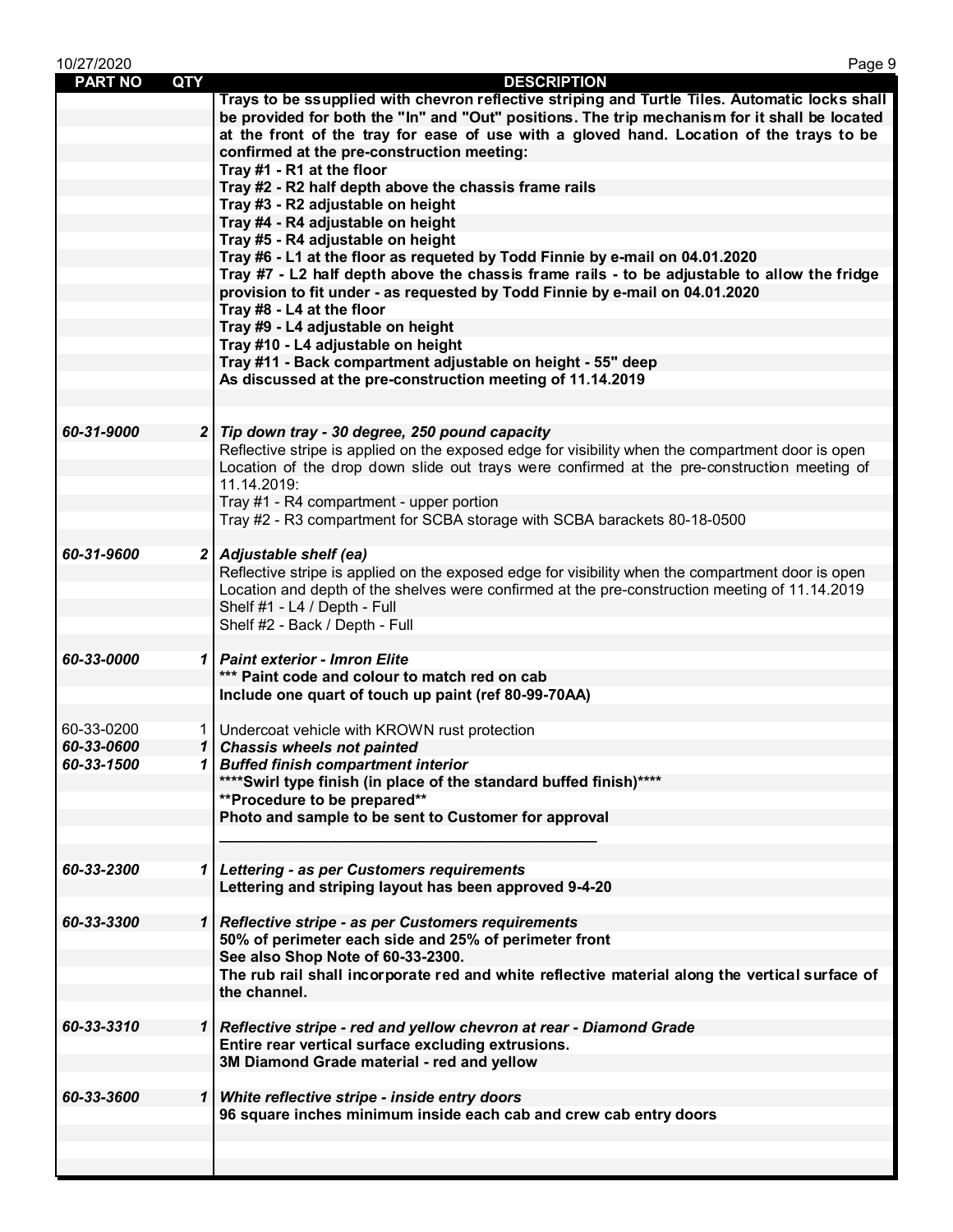| 10/27/2020     |              | Page 10                                                                                              |
|----------------|--------------|------------------------------------------------------------------------------------------------------|
| <b>PART NO</b> | QTY          | <b>DESCRIPTION</b>                                                                                   |
| 60-91-0500     |              | 2 Compartment SCBA Storage rack per RFP - location L3 compartment                                    |
|                |              | Store 21 bottles in the L3 compartment as discussed at the pre-construction meeting of               |
|                |              | 11.14.2019                                                                                           |
|                |              | Bottles are 45 minute Carbon Fibre Cylinders.                                                        |
|                |              |                                                                                                      |
|                |              |                                                                                                      |
|                |              |                                                                                                      |
| 60-99-05AA     |              | 1 Absorbent storage hopper/dispenser in fender well                                                  |
|                |              | One (1) absorbent storage hopper bin shall be provided and located on the right side in the          |
|                |              | rear wheel well of the apparatus body ahead of the rear wheels. The bin shall be a water             |
|                |              | tight design, incorporating a lid and designed to slide out from its stowed position for easy        |
|                |              | filling. The bin shall have a gate type valve installed at the bottom to allow for the filling of a  |
|                |              | pail. The hopper shall be installed to accommodate the filling of a standard 5 gallon pail           |
|                |              | (approx 14.5" high) when located on flat ground under the hopper. Capacity of the bin shall          |
|                |              |                                                                                                      |
|                |              | hold approximately one bag of floor dry.                                                             |
|                |              | Door ajar switch required.                                                                           |
|                |              | <b>SOPT #714</b>                                                                                     |
|                |              |                                                                                                      |
| 60-99-10AA     |              | 1 Dual Direction sliding tray, 1000 lbs capacity, aluminum                                           |
|                |              | There will be a Dual Direction 1000 lb Slidemaster tray supplied and installed in the L1/R1          |
|                |              | compartment. There will be a vertical partition 60-31-8400 installed on the tray.                    |
|                |              | The spacing of the vertical adjustable partition will be 10" of forward edge and department will use |
|                |              | it as a peg board.                                                                                   |
|                |              | As discussed at the pre-construction meeting of 11.14.2019.                                          |
|                |              |                                                                                                      |
| 60-99-15AA     | $\mathbf{1}$ | <b>Stokes basket tube</b>                                                                            |
|                |              | There will be a stokes storage tube in the upper rear portion of the body. It will measure 90" deep  |
|                |              | by 35" wide by 13" high as discussed at the pre-construction meeting of 11.14.2019.                  |
|                |              |                                                                                                      |
| 70-21-5500     | $\mathbf{1}$ | <b>Readout for Battery Conditioner</b>                                                               |
|                |              | Battery Charger Indicator shall be located on the interior of the cab and viewable from the          |
|                |              | exterior while standing at ground level, with the driver's door open.                                |
|                |              |                                                                                                      |
| 71-21-4500     |              | 1 Speaker for mobile radio - exact model and location TBD                                            |
|                |              | Inside cab - ref 50-35-1003                                                                          |
|                |              |                                                                                                      |
|                | 1            | <b>ACCESSORIES</b>                                                                                   |
| 80-17-06AA     |              | 4 Fire Extinguisher bracket only                                                                     |
|                |              | P/n 1520321                                                                                          |
|                |              | Supplied only - Customer will mount.                                                                 |
|                |              | For the Customer's 20 lb ABC fire extinguishers and 2-1/2 gallon water extinguishers.                |
|                |              | <b>SOPT #911</b>                                                                                     |
|                |              |                                                                                                      |
| 80-18-0500     |              | 4 SCBA bracket with strap - compt mount                                                              |
|                |              | Used to store four (4) self-contained breathing apparatus (SCBA), mounted on a slide out tip         |
|                |              | down tray (60-31-9000) to facilitate easy donning of the SCBA. Department to supply make,            |
|                |              | model and dimensions of the SCBA in order to ensure that they will fit in the R3 compartment:        |
|                |              | Make: Scott                                                                                          |
|                |              | Model: AP75                                                                                          |
|                |              | Width:                                                                                               |
|                |              | Lenght: $\overline{\phantom{a}}$                                                                     |
|                |              | Depth:                                                                                               |
|                |              | As discussed at the pre-construction meeting of 11.14.2019                                           |
|                |              |                                                                                                      |
| 80-18-0680     |              | 4 Supply and install Bostrom SecureALL SCBA brackets in SecureALL ready cab seats                    |
|                |              | <b>SOPT #959a</b>                                                                                    |
|                |              |                                                                                                      |
| 80-19-0500     |              | 2 Large folding wheel chock - aluminum (ea) not mounted                                              |
| 80-19-0600     |              | 2 Horizontal bracket for folding wheel chock (ea)                                                    |
|                |              | Installed under the truck body in front of the rear wheels on the driver's side of the               |
|                |              | apparatus as approved at the pre-construction meeting of 11.14.2019.                                 |
|                |              |                                                                                                      |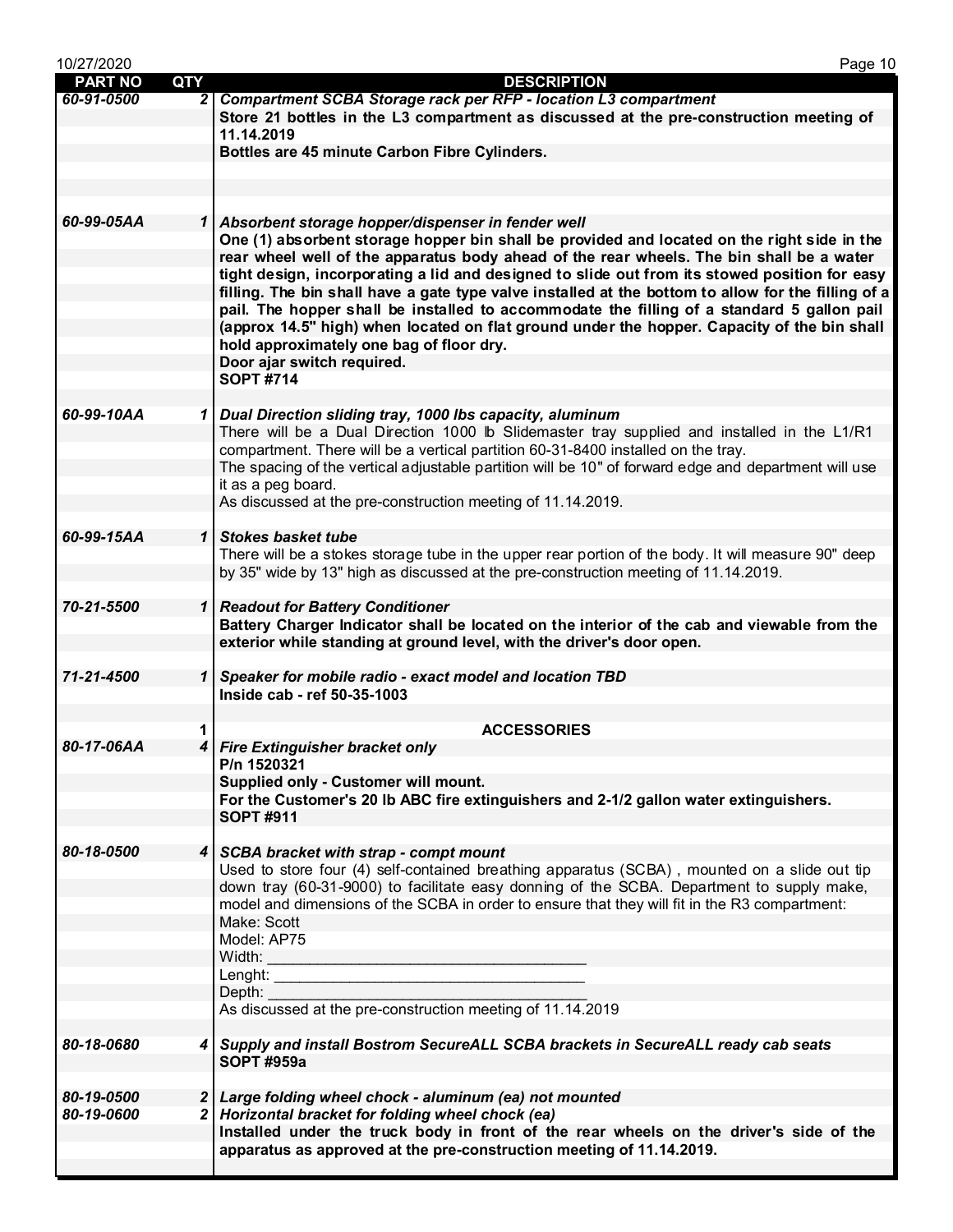| 10/27/2020     |     | Page 11                                                                                                                                             |
|----------------|-----|-----------------------------------------------------------------------------------------------------------------------------------------------------|
| <b>PART NO</b> | QTY | <b>DESCRIPTION</b>                                                                                                                                  |
| 80-20-3020     |     | 2 Streamlight - portable scene light (ea) - Model 45670                                                                                             |
|                |     | P/N 1521743 - includes AC/DC charger<br>Location to be determined at the final inspection as discussed at the pre-construction                      |
|                |     | meeting of 11.14.2019                                                                                                                               |
|                |     |                                                                                                                                                     |
| 80-99-05AA     |     | 5   Zico UHH-1 Helmet holder - mounted (ea)                                                                                                         |
|                |     | Installed in storage compartments in cab step overlays 20-31-1500 as room permits.                                                                  |
|                |     | If all five will not fit in these two storage compartments, the remainder will be shipped loose                                                     |
|                |     | or installed as per the direction of the Customer.                                                                                                  |
|                |     |                                                                                                                                                     |
| 80-99-16AA     |     | 1   Mounting brackets for Extrication tools (Cutter, spreader, ram & power pack)<br>The following PAC brackets will be supplied and shipped loose - |
|                |     | ***Customer has confirmed at the pre-construction meeting of 11.14.2019 that brackets are                                                           |
|                |     | adequate for mounting their tools***                                                                                                                |
|                |     | K5080 - Bracket for cutter (1001340)                                                                                                                |
|                |     | K5026 - Bracket for spreader (1001339)                                                                                                              |
|                |     | 6 - 1070 Jumbo locks - for securing rams, cutter and spreader - (1562280)                                                                           |
|                |     | 6 - 1006-Y adjustment strap/brackets (1562621) for securing ram, cutter and spreader and                                                            |
|                |     | power pack<br><b>SOPT</b> in file                                                                                                                   |
|                |     |                                                                                                                                                     |
| 80-99-20AA     |     | 6 Poly storage box                                                                                                                                  |
|                |     | There will be poly storage boxes supplied with the completed unit:                                                                                  |
|                |     | 4 boxes to be stored side by side in the R4 compartment - dimensions to be as wide as possible                                                      |
|                |     | so they can fit side by side, as long as possible and 12" deep.                                                                                     |
|                |     | 2 boxes - Location TBD                                                                                                                              |
|                |     | Size to match the previous four (4) boxes.                                                                                                          |
|                |     | As discussed at the pre-construction meeting of 11.14.2019                                                                                          |
| 80-99-25AA     |     | 1 Mounting brackets for various tools (axe, pike poles, ext cords, pry bars, etc.)                                                                  |
|                |     | Following is a list of brackets supplied and shipped loose;                                                                                         |
|                |     | 18 - 1001 hooklok - (1561553) - for brooms, shovels, etc.                                                                                           |
|                |     | 18 - 1004-B handllok - (1562215) - for pry bars, pike poles, etc.                                                                                   |
|                |     | 2 - 1019 - (1561555) - universal hangers for electrical cords                                                                                       |
|                |     | 1 - K5010-12 - (1561559 and 1562215) kit for mounting sledge hammer                                                                                 |
|                |     | 1 - K5012 - (1562670) - Pick head axe hanger/pocket<br>3 - K5029-1 - (1562662) - bolt cutter mounting kit                                           |
|                |     | 3 - K5032 - (1562224) - halligan tool mounting kit.                                                                                                 |
|                |     |                                                                                                                                                     |
| 80-99-55AA     |     | 1 Honda 3000 Watt generator - EU3000iKC                                                                                                             |
|                |     | 3000 watt Honda portable generator/inverter type (p/n 1521803).                                                                                     |
|                |     | A properly ventilated compartment shall be provided for the generator and include a slide                                                           |
|                |     | out tray.                                                                                                                                           |
|                |     | Location for Generator and tray was determined at the Pre-Construction meeting of<br>11.14.2019 to be Tray #8 (60-31-8800) in the L4 compartment.   |
|                |     |                                                                                                                                                     |
| 80-99-60AA     |     | 1   100' yellow extension cord with 12/3 wire, 5-20R                                                                                                |
|                |     | The department has approved straight blade receptacle at the pre-construction meeting of                                                            |
|                |     | 11.14.2019.                                                                                                                                         |
|                |     | <b>SOPT</b> in file                                                                                                                                 |
|                |     |                                                                                                                                                     |
| 80-99-61AA     |     | 1   50' yellow extension cord with 12/3 wire, 5-20R<br>The department has approved straight blade receptacle at the pre-construction meeting of     |
|                |     | 11.14.2019.                                                                                                                                         |
|                |     | <b>SOPT</b> in file                                                                                                                                 |
|                |     |                                                                                                                                                     |
| 80-99-62AA     |     | 1 25' yellow extension cord with 12/3 wire, 5-20R                                                                                                   |
|                |     | The department has approved straight blade receptacle at the pre-construction meeting of                                                            |
|                |     | 11.14.2019.                                                                                                                                         |
|                |     | <b>SOPT</b> in file                                                                                                                                 |
|                |     |                                                                                                                                                     |